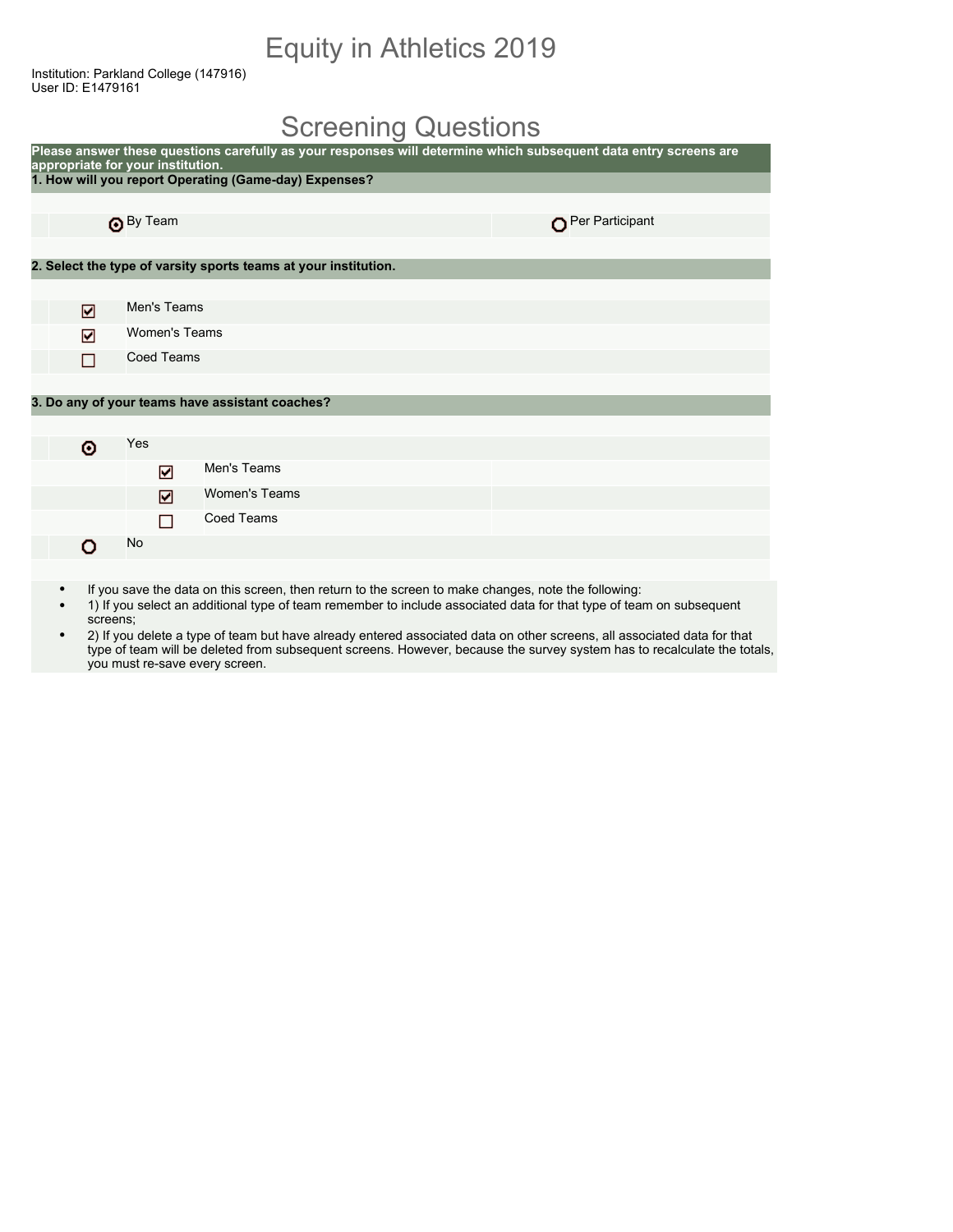## Sports Selection - Men's and Women's Teams

| Select the varsity sports teams at your institution. |       |                                                      |       |                |
|------------------------------------------------------|-------|------------------------------------------------------|-------|----------------|
| <b>Sport</b><br>Archery                              | Men's | <b>Women'sSport</b><br><b>Badminton</b>              | Men's | <b>Women's</b> |
|                                                      | n     |                                                      |       |                |
| <b>Baseball</b>                                      | ⊡     | <b>Basketball</b>                                    | ☑     | ☑              |
| <b>Beach Volleyball</b>                              | П     | <b>Bowling</b><br>П                                  | □     | П              |
| <b>Cross Country</b>                                 | П     | Diving<br>П                                          | П     | П              |
| Equestrian                                           | П     | Fencing                                              |       | П              |
| <b>Field Hockey</b>                                  |       | Football<br>П                                        | П     |                |
| Golf                                                 | ☑     | Gymnastics                                           |       | □              |
| Ice Hockey                                           | П     | Lacrosse<br>П                                        | П     | □              |
| Rifle                                                | ▛     | Rodeo<br>П                                           |       | $\Box$         |
| Rowing                                               | П     | Sailing<br>П                                         | П     | □              |
| Skiing                                               | П     | Soccer<br>П                                          | ☑     | ☑              |
| Softball                                             |       | <b>Ø</b> Squash                                      | П     | $\Box$         |
| Swimming                                             | П     | Swimming and Diving (combined)<br>П                  | П     | □              |
| Synchronized Swimming                                |       | <b>Table Tennis</b><br>П                             | П     | □              |
| <b>Team Handball</b>                                 | П     | Tennis                                               |       | П              |
| Track and Field (Indoor)                             | П     | Track and Field (Outdoor)                            | П     | $\Box$         |
| Track and Field and Cross Country<br>(combined)      | П     | Volleyball<br>П                                      |       | ☑              |
| <b>Water Polo</b>                                    | П     | <b>Weight Lifting</b><br>П                           | П     | □              |
| Wrestling                                            | ▛     | Other Sports (Specify sports in<br>the caveat box.)* |       | П              |

#### CAVEAT

The caveat on this screen is for internal use and does not appear on the EADA Dissemination Website (public site). If you want information to appear on the public site, enter it on the Athletic Participation screen.

**\*** If you indicated in the caveat box that your other sports are Dancing and/or Cheerleading, please specify in the caveat box that these are competitive varsity teams (i.e., not pep squads).

- If you save the data on this screen, then return to the screen to make changes, note the following:
- 1) If you select an additional team remember to include associated data for that sport on subsequent screens;
- 2) If you delete a sport but have already entered associated data on other screens, all associated data for that sport will be deleted from subsequent screens. However, because the survey system has to recalculate the totals, you must resave every screen.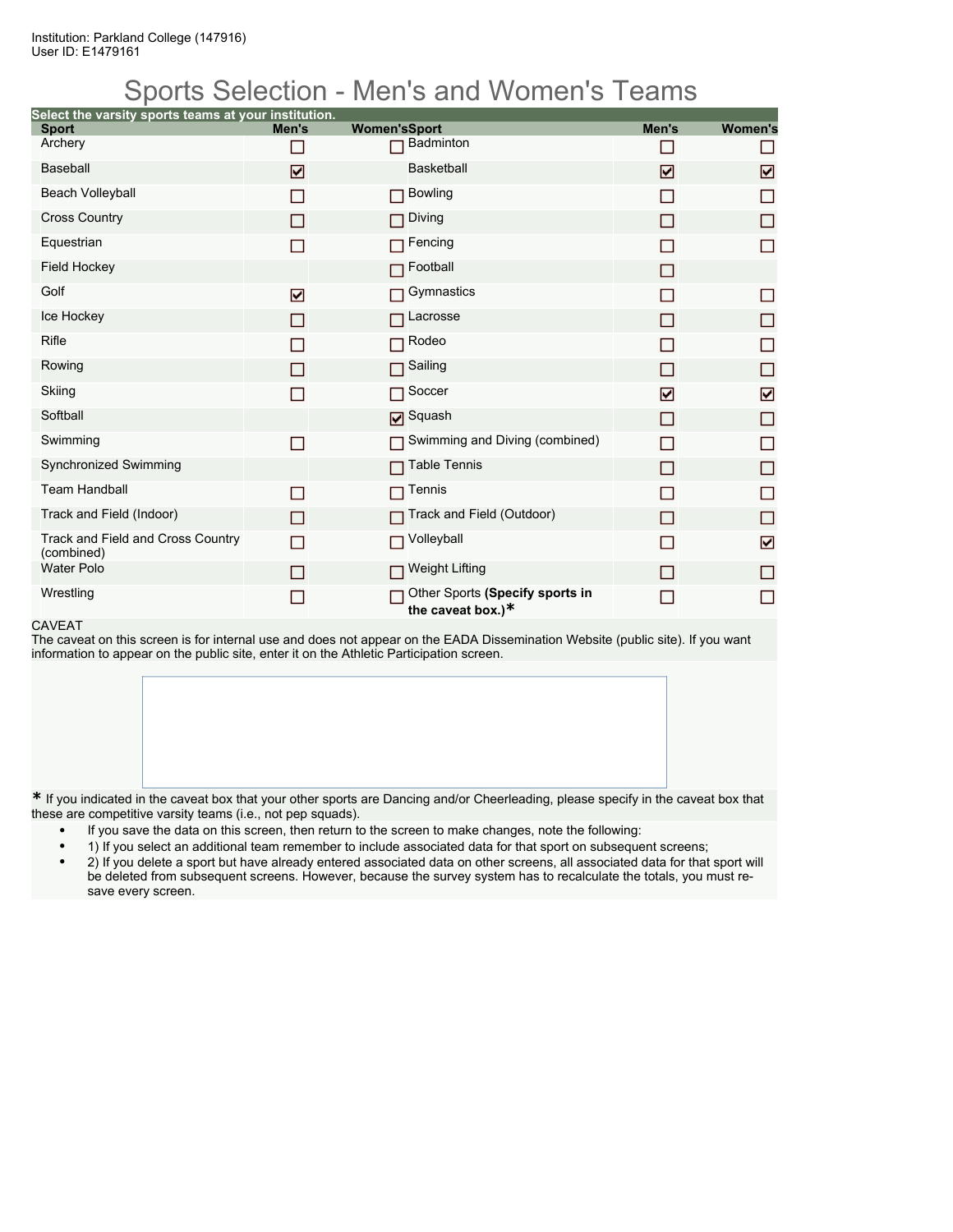## Athletics Participation - Men's and Women's Teams

**Enter the number of participants as of the day of the first scheduled contest.**

| <b>Varsity Teams</b>                                                                                                                                                | <b>Men's Teams</b> | <b>Women's Teams</b> |
|---------------------------------------------------------------------------------------------------------------------------------------------------------------------|--------------------|----------------------|
| Baseball                                                                                                                                                            | 33                 |                      |
| <b>Basketball</b>                                                                                                                                                   | 13                 | 13                   |
| Golf                                                                                                                                                                | 9                  |                      |
| Soccer                                                                                                                                                              | 24                 | 16                   |
| Softball                                                                                                                                                            |                    | 15                   |
| Volleyball                                                                                                                                                          |                    | 18                   |
| Total Participants Men's and Women's Teams                                                                                                                          | 79                 | 62                   |
| Unduplicated Count of Participants<br>(This is a head count. If an individual participates on more than one<br>team, count that individual only once on this line.) | 79                 | 62                   |

CAVEAT

(For each men's or women's team that includes opposite sex participants, specify the number of male and the number of female students on that team in this caveat box. This does not apply for coed teams. Additionally, provide any other clarifying information here.)

If you save the data on this screen, then return to the screen to make changes, please note you must re-save every screen because the survey system has to recalculate the totals.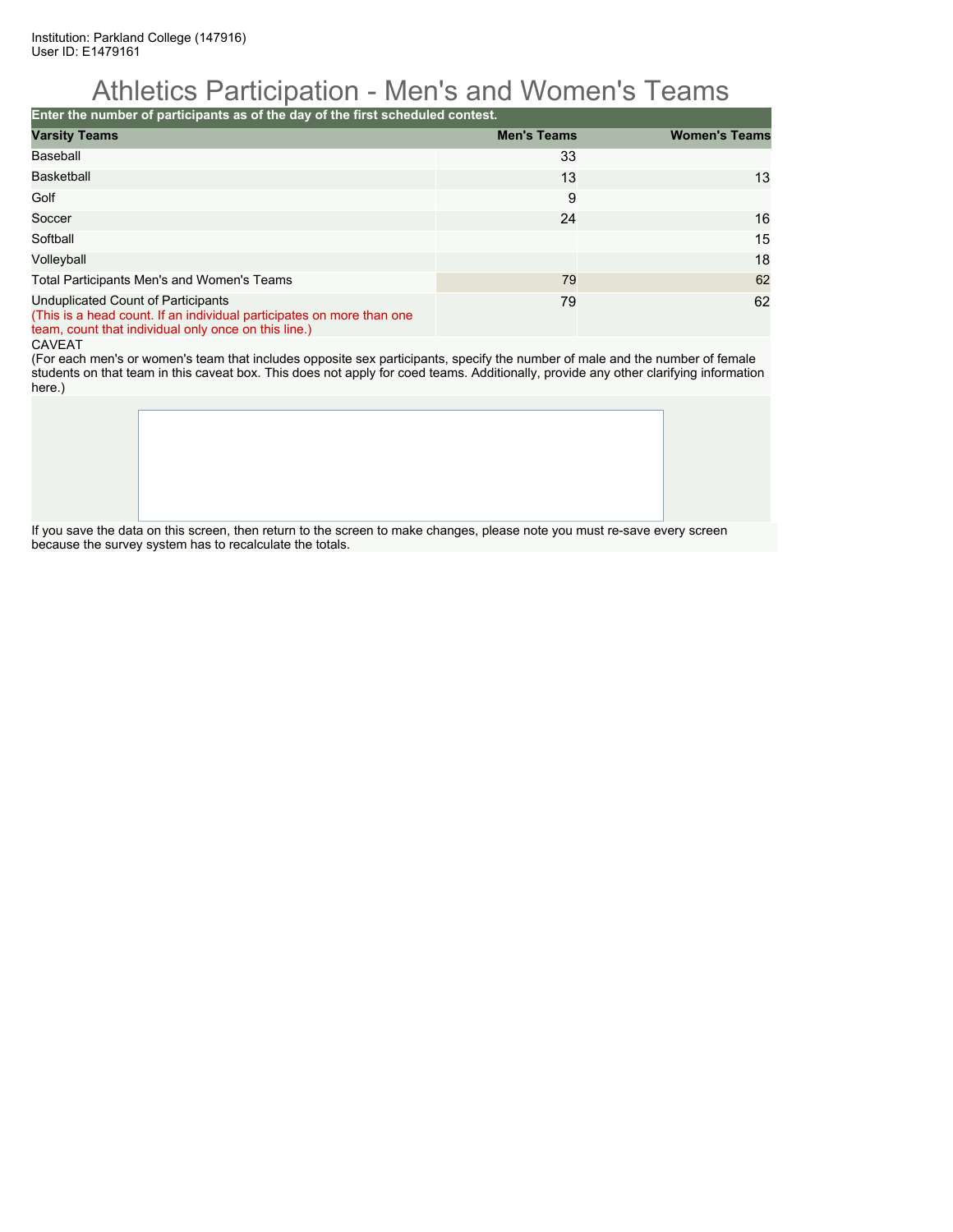## Head Coaches - Men's Teams

**For each men's team, indicate whether the head coach is male or female, was assigned to the team on a full-time or parttime basis, and whether the coach was employed by the institution on a full-time basis or on a part-time or volunteer basis, by entering a 1 in the appropriate field. The Swimming and Diving (combined) fields allow up to 2 head coaches. The Track and Field and Cross Country (combined) fields allow up to 3. Male Head Coaches Female Head Coaches**

| Varsity<br>Teams               |                                | Assigned Assigned to<br>to Team on Team on a |                                      |                          |                         | Part-Time Assigned Assigned to<br>Institution to Team on Team on a |                                      | Part-Time<br>Institution |                          |
|--------------------------------|--------------------------------|----------------------------------------------|--------------------------------------|--------------------------|-------------------------|--------------------------------------------------------------------|--------------------------------------|--------------------------|--------------------------|
|                                | a<br>Full-Time<br><b>Basis</b> | Part-Time<br>Basis                           | Full-Time<br>Institution<br>Employee | Employee or<br>Volunteer | a<br>Full-Time<br>Basis | Part-Time<br>Basis                                                 | Full-Time<br>Institution<br>Employee | Employee or<br>Volunteer | Total<br>Head<br>Coaches |
| Baseball                       |                                |                                              |                                      |                          |                         |                                                                    |                                      |                          |                          |
| <b>Basketball</b>              |                                |                                              | 1                                    |                          |                         |                                                                    |                                      |                          |                          |
| Golf                           |                                |                                              |                                      | 1                        |                         |                                                                    |                                      |                          |                          |
| Soccer                         |                                |                                              |                                      |                          |                         |                                                                    |                                      |                          |                          |
| Coaching<br>Position<br>Totals | 0                              | 4                                            | $\overline{2}$                       | $\overline{2}$           | $\overline{0}$          | $\Omega$                                                           | 0                                    | $\Omega$                 | 4                        |
| <b>CAVEAT</b>                  |                                |                                              |                                      |                          |                         |                                                                    |                                      |                          |                          |
|                                |                                |                                              |                                      |                          |                         |                                                                    |                                      |                          |                          |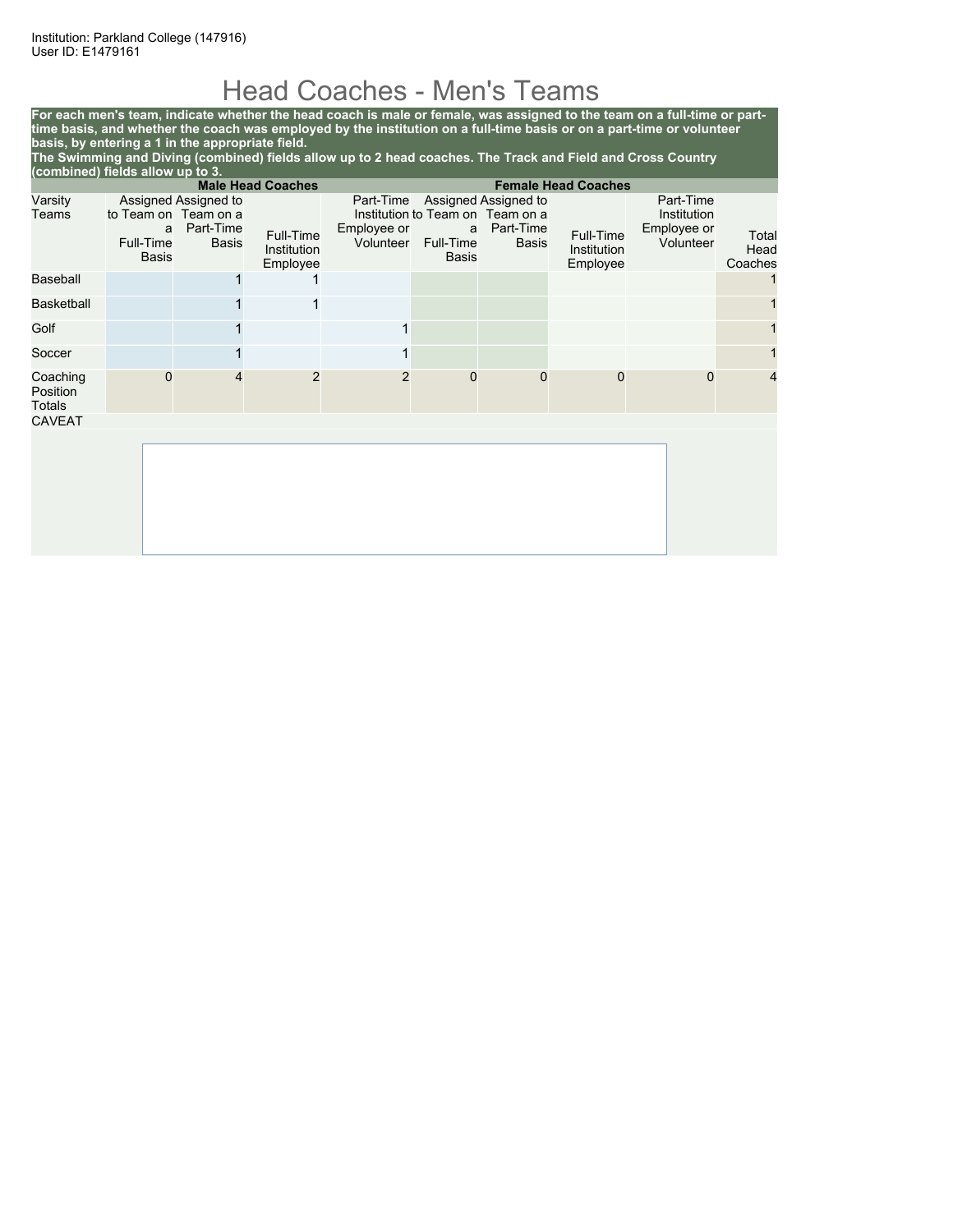# Head Coaches - Women's Teams

**For each women's team, indicate whether the head coach is male or female, was assigned to the team on a full-time or part-time basis, and whether the coach was employed by the institution on a full-time basis or on a part-time or volunteer basis, by entering a 1 in the appropriate field. The Swimming and Diving (combined) fields allow up to 2 head coaches. The Track and Field and Cross Country**

|                                                        | (combined) fields allow up to 3. |                                                                    |                                      |                                       |                                |                                                                                       |                                      |                                                      |                          |
|--------------------------------------------------------|----------------------------------|--------------------------------------------------------------------|--------------------------------------|---------------------------------------|--------------------------------|---------------------------------------------------------------------------------------|--------------------------------------|------------------------------------------------------|--------------------------|
| <b>Male Head Coaches</b><br><b>Female Head Coaches</b> |                                  |                                                                    |                                      |                                       |                                |                                                                                       |                                      |                                                      |                          |
| Varsity<br>Teams                                       | a<br>Full-Time<br><b>Basis</b>   | Assigned Assigned to<br>to Team on Team on a<br>Part-Time<br>Basis | Full-Time<br>Institution<br>Employee | Part-Time<br>Employee or<br>Volunteer | a<br>Full-Time<br><b>Basis</b> | Assigned Assigned to<br>Institution to Team on Team on a<br>Part-Time<br><b>Basis</b> | Full-Time<br>Institution<br>Employee | Part-Time<br>Institution<br>Employee or<br>Volunteer | Total<br>Head<br>Coaches |
| <b>Basketball</b>                                      |                                  |                                                                    |                                      | 1                                     |                                |                                                                                       |                                      |                                                      |                          |
| Soccer                                                 |                                  |                                                                    |                                      | 1                                     |                                |                                                                                       |                                      |                                                      |                          |
| Softball                                               |                                  |                                                                    |                                      |                                       |                                |                                                                                       |                                      |                                                      |                          |
| Volleyball                                             |                                  |                                                                    |                                      |                                       |                                |                                                                                       |                                      |                                                      |                          |
| Coaching<br>Position<br>Totals                         | $\Omega$                         |                                                                    | $\Omega$                             | 4                                     | $\mathbf 0$                    | $\Omega$                                                                              | $\mathbf{0}$                         | $\Omega$                                             | 4                        |
| <b>CAVEAT</b>                                          |                                  |                                                                    |                                      |                                       |                                |                                                                                       |                                      |                                                      |                          |
|                                                        |                                  |                                                                    |                                      |                                       |                                |                                                                                       |                                      |                                                      |                          |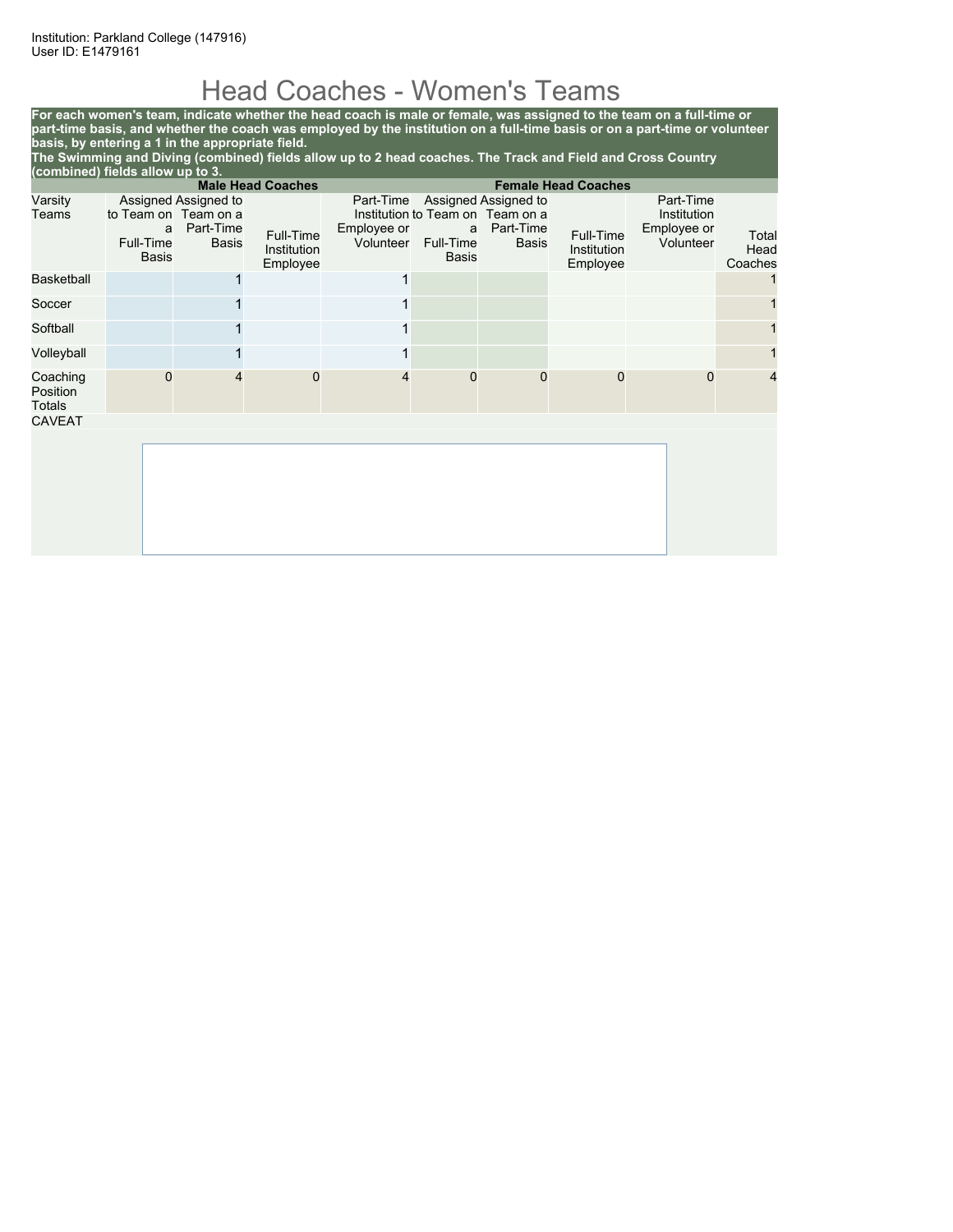# Head Coaches' Salaries - Men's and Women's Teams

| benefits on this screen.                                                                                          | Enter only salaries and bonuses that your institution pays head coaches as compensation for coaching. Do not include |                    |                      |  |  |  |
|-------------------------------------------------------------------------------------------------------------------|----------------------------------------------------------------------------------------------------------------------|--------------------|----------------------|--|--|--|
|                                                                                                                   | Do not include volunteer coaches in calculating the average salary and the Full-Time Equivalent (FTE) Total.         |                    |                      |  |  |  |
|                                                                                                                   | For help calculating the FTE total click on the Instructions link on this screen.                                    | <b>Men's Teams</b> | <b>Women's Teams</b> |  |  |  |
| Average Annual Institutional Salary per Head Coaching Position (for<br>coaching duties only)                      |                                                                                                                      | 12.705             | 12.166               |  |  |  |
| Number of Head Coaching Positions Used to Calculate the Average<br>4                                              |                                                                                                                      |                    |                      |  |  |  |
| Number of Volunteer Head Coaching Positions (Do not include these<br>coaches in your salary or FTE calculations.) |                                                                                                                      | 0                  | $\Omega$             |  |  |  |
| Average Annual Institutional Salary per Full-time equivalent (FTE)                                                |                                                                                                                      | 15.981             | 16,008               |  |  |  |
|                                                                                                                   | Sum of Full-Time Equivalent (FTE) Positions Used to Calculate the Average                                            | 3.18               | 3.04                 |  |  |  |
| <b>CAVEAT</b>                                                                                                     |                                                                                                                      |                    |                      |  |  |  |
|                                                                                                                   | FTE Calculation used was Total HC Salary/16000 (minimum wage) per example 5 in EADA                                  |                    |                      |  |  |  |

Manual p. 43.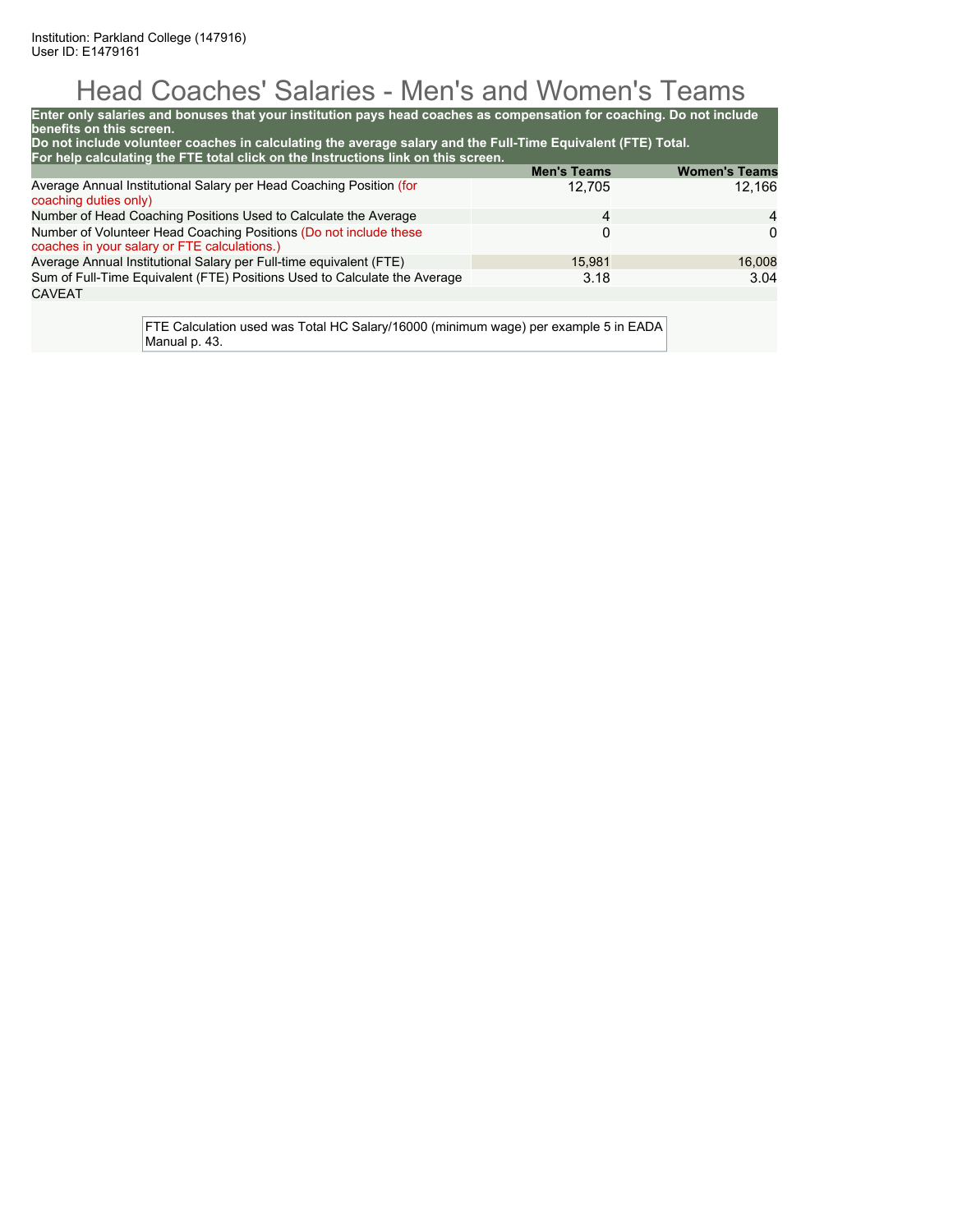# Assistant Coaches - Men's Teams

| basis, by entering a 1 in the appropriate field.                 |                                                        |                                                   |                                      | For each men's team, indicate whether the assistant coach is male or female, was assigned to the team on a full-time or<br>part-time basis, and whether the coach was employed by the institution on a full-time basis or on a part-time or volunteer |                                |                                                                                       |                                      |                                                      |                               |
|------------------------------------------------------------------|--------------------------------------------------------|---------------------------------------------------|--------------------------------------|-------------------------------------------------------------------------------------------------------------------------------------------------------------------------------------------------------------------------------------------------------|--------------------------------|---------------------------------------------------------------------------------------|--------------------------------------|------------------------------------------------------|-------------------------------|
| <b>Male Assistant Coaches</b><br><b>Female Assistant Coaches</b> |                                                        |                                                   |                                      |                                                                                                                                                                                                                                                       |                                |                                                                                       |                                      |                                                      |                               |
| Varsity<br>Teams                                                 | to Team on Team on a<br>a<br>Full-Time<br><b>Basis</b> | Assigned Assigned to<br>Part-Time<br><b>Basis</b> | Full-Time<br>Institution<br>Employee | Part-Time<br>Employee or<br>Volunteer                                                                                                                                                                                                                 | a<br>Full-Time<br><b>Basis</b> | Assigned Assigned to<br>Institution to Team on Team on a<br>Part-Time<br><b>Basis</b> | Full-Time<br>Institution<br>Employee | Part-Time<br>Institution<br>Employee or<br>Volunteer | Total<br>Assistant<br>Coaches |
| Baseball                                                         |                                                        | 4                                                 |                                      | 4                                                                                                                                                                                                                                                     |                                |                                                                                       |                                      |                                                      | 4                             |
| <b>Basketball</b>                                                |                                                        | 2                                                 |                                      | 2                                                                                                                                                                                                                                                     |                                |                                                                                       |                                      |                                                      | $\overline{2}$                |
| Golf                                                             |                                                        |                                                   |                                      | 0                                                                                                                                                                                                                                                     |                                |                                                                                       |                                      |                                                      | 0                             |
| Soccer                                                           |                                                        |                                                   |                                      |                                                                                                                                                                                                                                                       |                                |                                                                                       |                                      |                                                      |                               |
| Coaching<br>Position<br>Totals                                   | $\Omega$                                               |                                                   | $\mathbf 0$                          |                                                                                                                                                                                                                                                       | $\mathbf 0$                    | $\Omega$                                                                              | $\mathbf{0}$                         | $\Omega$                                             | 7                             |
| <b>CAVEAT</b>                                                    |                                                        |                                                   |                                      |                                                                                                                                                                                                                                                       |                                |                                                                                       |                                      |                                                      |                               |
|                                                                  |                                                        |                                                   |                                      |                                                                                                                                                                                                                                                       |                                |                                                                                       |                                      |                                                      |                               |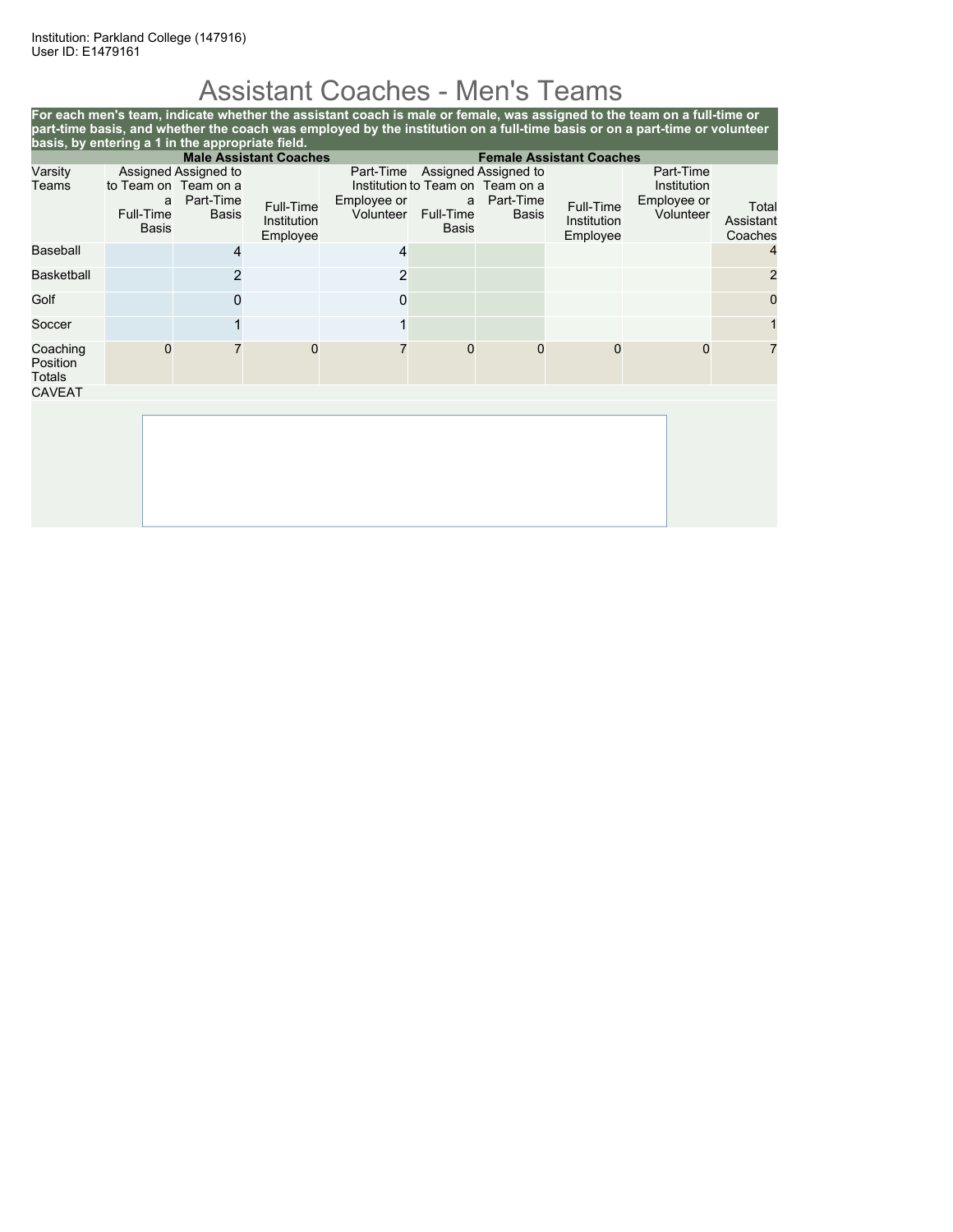# Assistant Coaches - Women's Teams

| basis, by entering a 1 in the appropriate field.                 |                                                        |                                                   |                                      | For each women's team, indicate whether the assistant coach is male or female, was assigned to the team on a full-time or<br>part-time basis, and whether the coach was employed by the institution on a full-time basis or on a part-time or volunteer |                                |                                                                                       |                                      |                                                      |                               |
|------------------------------------------------------------------|--------------------------------------------------------|---------------------------------------------------|--------------------------------------|---------------------------------------------------------------------------------------------------------------------------------------------------------------------------------------------------------------------------------------------------------|--------------------------------|---------------------------------------------------------------------------------------|--------------------------------------|------------------------------------------------------|-------------------------------|
| <b>Male Assistant Coaches</b><br><b>Female Assistant Coaches</b> |                                                        |                                                   |                                      |                                                                                                                                                                                                                                                         |                                |                                                                                       |                                      |                                                      |                               |
| Varsity<br>Teams                                                 | to Team on Team on a<br>a<br>Full-Time<br><b>Basis</b> | Assigned Assigned to<br>Part-Time<br><b>Basis</b> | Full-Time<br>Institution<br>Employee | Part-Time<br>Employee or<br>Volunteer                                                                                                                                                                                                                   | a<br>Full-Time<br><b>Basis</b> | Assigned Assigned to<br>Institution to Team on Team on a<br>Part-Time<br><b>Basis</b> | Full-Time<br>Institution<br>Employee | Part-Time<br>Institution<br>Employee or<br>Volunteer | Total<br>Assistant<br>Coaches |
| <b>Basketball</b>                                                |                                                        | 2                                                 |                                      | 2                                                                                                                                                                                                                                                       |                                |                                                                                       |                                      |                                                      | 3                             |
| Soccer                                                           |                                                        |                                                   |                                      |                                                                                                                                                                                                                                                         |                                |                                                                                       |                                      |                                                      | $\overline{2}$                |
| Softball                                                         |                                                        |                                                   |                                      |                                                                                                                                                                                                                                                         |                                |                                                                                       |                                      | 2                                                    | 3                             |
| Volleyball                                                       |                                                        |                                                   |                                      | 2                                                                                                                                                                                                                                                       |                                | 2                                                                                     |                                      | 2                                                    | 4                             |
| Coaching<br>Position<br><b>Totals</b>                            | $\Omega$                                               | 6                                                 | $\Omega$                             | 6                                                                                                                                                                                                                                                       | $\Omega$                       | 6                                                                                     | $\Omega$                             | 6                                                    | 12                            |
| <b>CAVEAT</b>                                                    |                                                        |                                                   |                                      |                                                                                                                                                                                                                                                         |                                |                                                                                       |                                      |                                                      |                               |
|                                                                  |                                                        |                                                   |                                      |                                                                                                                                                                                                                                                         |                                |                                                                                       |                                      |                                                      |                               |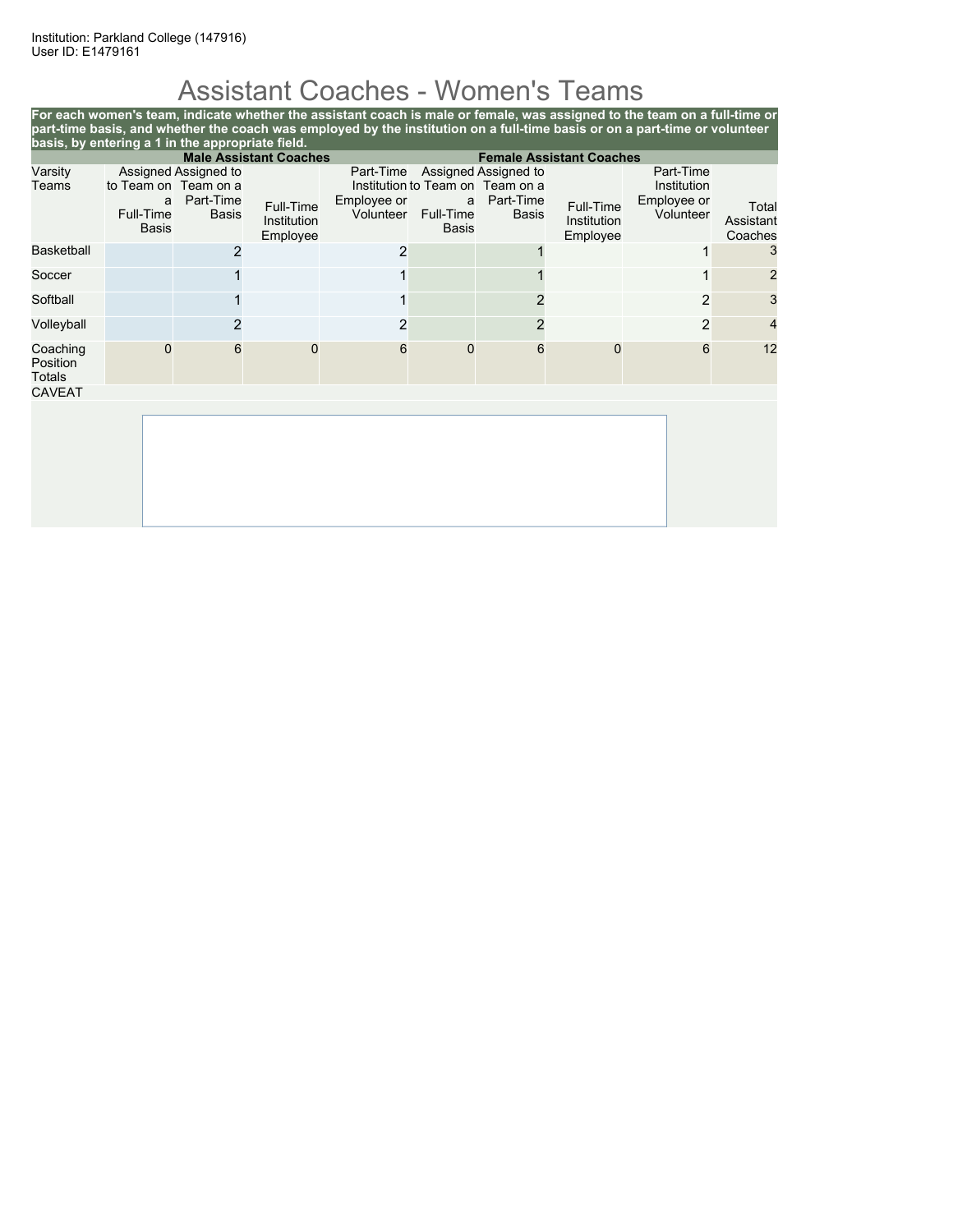# Assistant Coaches' Salaries - Men's and Women's Teams

| Enter only salaries and bonuses that your institution pays assistant coaches as compensation for coaching. Do not<br>include benefits on this screen.<br>Do not include volunteer coaches in calculating the average salary and the Full-Time Equivalent (FTE) Total. |                    |                      |  |  |  |  |
|-----------------------------------------------------------------------------------------------------------------------------------------------------------------------------------------------------------------------------------------------------------------------|--------------------|----------------------|--|--|--|--|
| For help calculating the FTE total click on the Instructions link on this screen.                                                                                                                                                                                     |                    |                      |  |  |  |  |
|                                                                                                                                                                                                                                                                       | <b>Men's Teams</b> | <b>Women's Teams</b> |  |  |  |  |
| Average Annual Institutional Salary per Assistant Coaching Position (for<br>coaching duties only)                                                                                                                                                                     | 4.339              | 3.724                |  |  |  |  |
| Number of Assistant Coaching Positions Used to Calculate the Average<br>5                                                                                                                                                                                             |                    |                      |  |  |  |  |
| Number of Volunteer Assistant Coaching Positions (Do not include these<br>coaches in your salary or FTE calculations.)                                                                                                                                                | 2                  | 3                    |  |  |  |  |
| Average Annual Institutional Salary per Full-time equivalent (FTE)                                                                                                                                                                                                    | 15,952             | 15,960               |  |  |  |  |
| Sum of Full-Time Equivalent (FTE) Positions Used to Calculate the Average<br>2.10<br>1.36                                                                                                                                                                             |                    |                      |  |  |  |  |
| <b>CAVEAT</b>                                                                                                                                                                                                                                                         |                    |                      |  |  |  |  |
| FTE Calculation used was Total AC Salary/16000 (minimum wage) per example 5 in EADA                                                                                                                                                                                   |                    |                      |  |  |  |  |

Manual p. 53.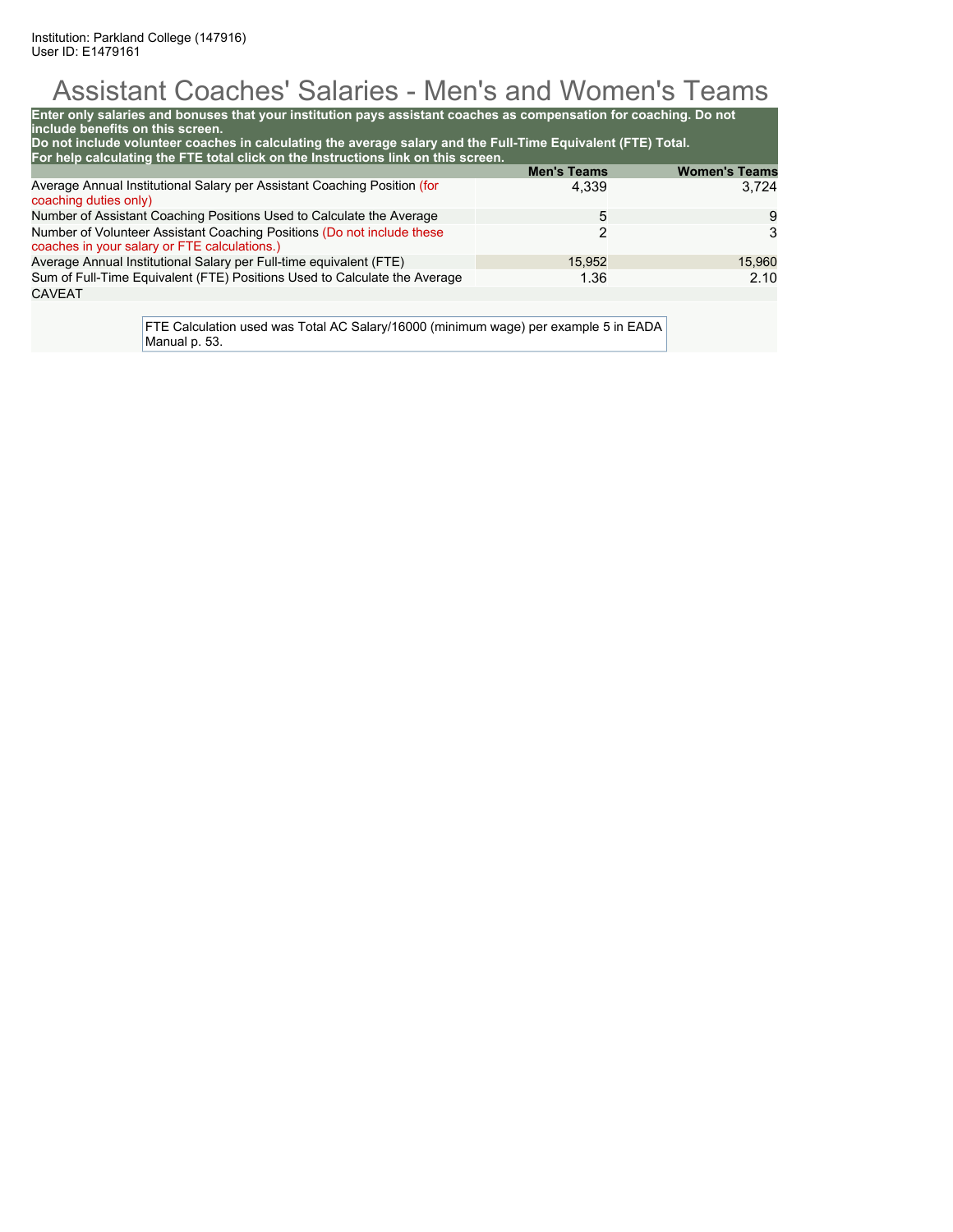#### Athletically Related Student Aid - Men's and Women's **Teams**

| not have any aid to report, enter a 0. | Athletically related student aid is any scholarship, grant, or other form of financial assistance, offered by an institution,<br>the terms of which require the recipient to participate in a program of intercollegiate athletics at the institution. Other<br>student aid, of which a student-athlete simply happens to be the recipient, is not athletically related student aid. If you do |                      |              |
|----------------------------------------|------------------------------------------------------------------------------------------------------------------------------------------------------------------------------------------------------------------------------------------------------------------------------------------------------------------------------------------------------------------------------------------------|----------------------|--------------|
|                                        | <b>Men's Teams</b>                                                                                                                                                                                                                                                                                                                                                                             | <b>Women's Teams</b> | <b>Total</b> |
| Amount of Aid                          | 193.880                                                                                                                                                                                                                                                                                                                                                                                        | 197.373              | 391,253      |
| Ratio (percent)                        | 50                                                                                                                                                                                                                                                                                                                                                                                             | 50                   | 100%         |
| <b>CAVEAT</b>                          |                                                                                                                                                                                                                                                                                                                                                                                                |                      |              |
|                                        |                                                                                                                                                                                                                                                                                                                                                                                                |                      |              |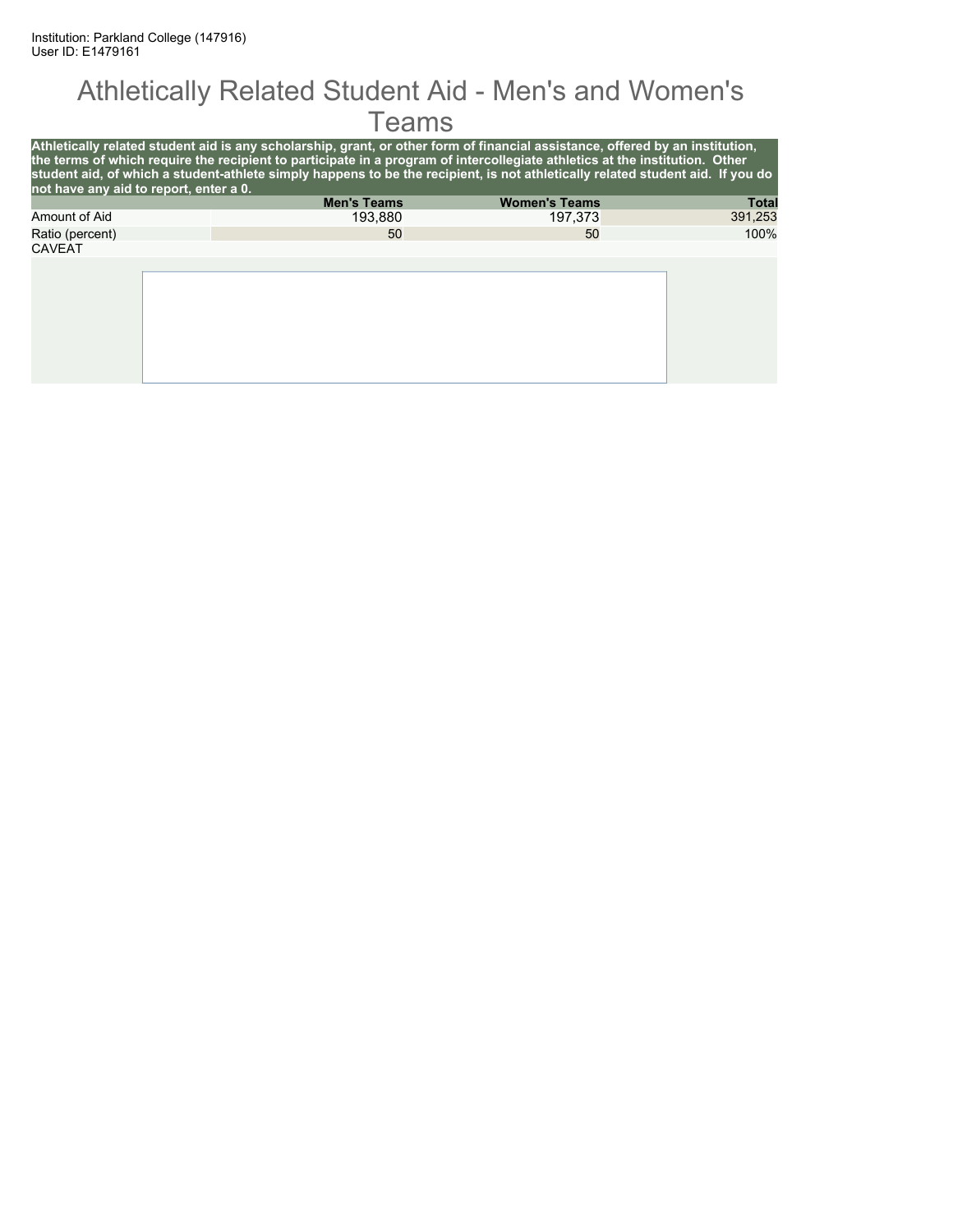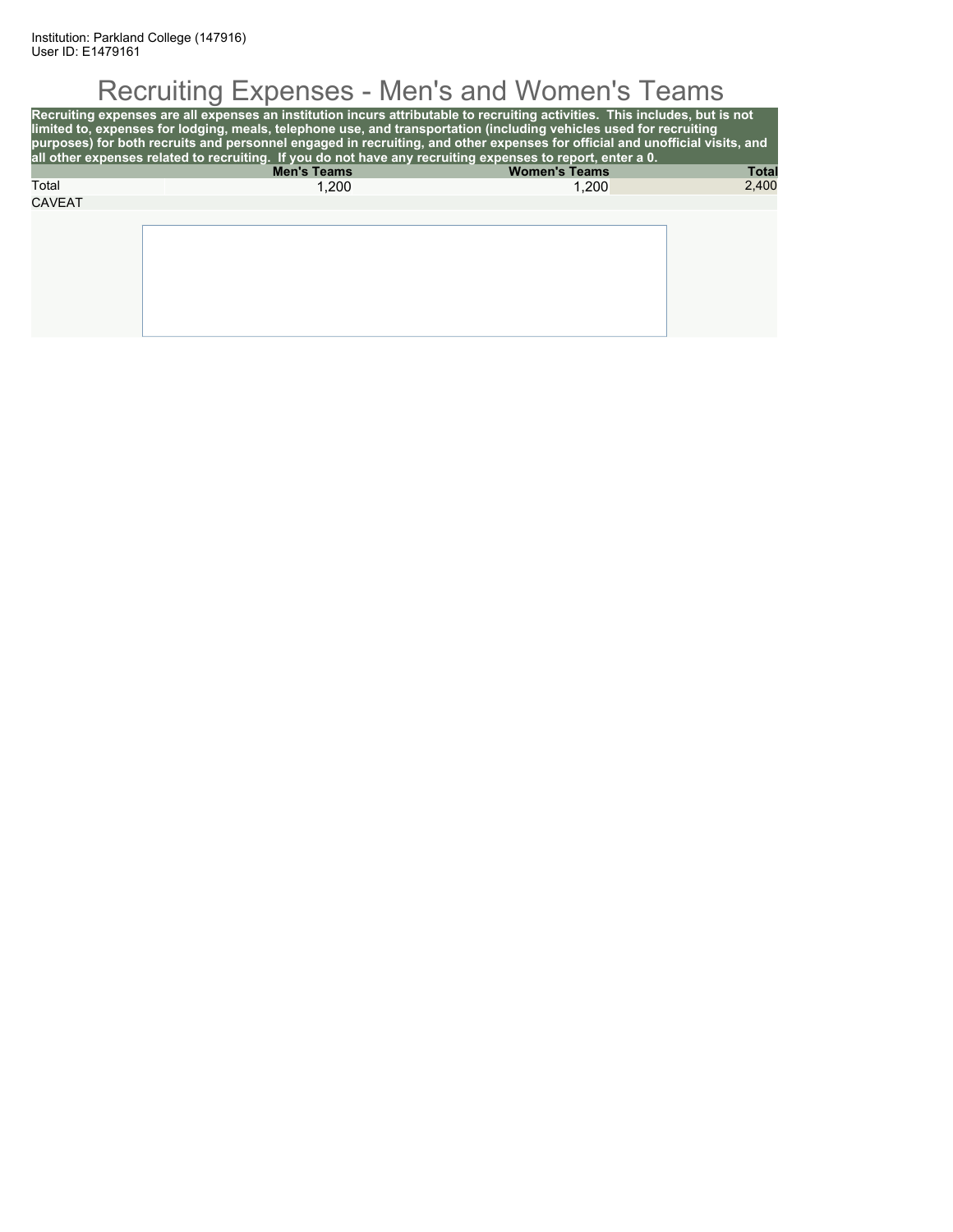#### Operating (Game-Day) Expenses - Men's and Women's Teams by Team

**Operating expenses are all expenses an institution incurs attributable to home, away, and neutral-site intercollegiate athletic contests (commonly known as "game-day expenses"), for (A) Lodging, meals, transportation, uniforms, and equipment for coaches, team members, support staff (including, but not limited to team managers and trainers), and others; and (B) Officials.**

**For a sport with a men's team and a women's team that have a combined budget, click here for special instructions. Report actual numbers, not budgeted or estimated numbers. Please do not round beyond the next dollar.**

|                                                                      | <b>Men's Teams</b>  |                                           |              | <b>Women's Teams</b>                  |                                           |              |                                                             |
|----------------------------------------------------------------------|---------------------|-------------------------------------------|--------------|---------------------------------------|-------------------------------------------|--------------|-------------------------------------------------------------|
| <b>Varsity Teams</b>                                                 | <b>Participants</b> | <b>Expenses per</b><br><b>Participant</b> |              | <b>Operating By Team Participants</b> | <b>Expenses per</b><br><b>Participant</b> |              | <b>Operating By Team Total Operating</b><br><b>Expenses</b> |
| Basketball                                                           | 13                  |                                           | 2,559 33.270 | 13                                    |                                           | 2,179 28.322 | 61,592                                                      |
| Baseball                                                             | 33                  | 1,948                                     | 64.288       |                                       |                                           |              | 64,288                                                      |
| Golf                                                                 | 9                   |                                           | 2,779 25,007 |                                       |                                           |              | 25,007                                                      |
| Soccer                                                               | 24                  |                                           | 812 19.492   | 16                                    | 1,089                                     | 17,428       | 36,920                                                      |
| Softball                                                             |                     |                                           |              | 15                                    | 2,877                                     | 43.156       | 43,156                                                      |
| Volleyball                                                           |                     |                                           |              | 18                                    | 3,861                                     | 69.503       | 69,503                                                      |
| <b>Total Operating</b><br>Expenses Men's and<br><b>Women's Teams</b> | 79                  |                                           | 142,057      | 62                                    |                                           | 158.409      | 300,466                                                     |
| CAVEAT                                                               |                     |                                           |              |                                       |                                           |              |                                                             |

**Note: This screen is for game-day expenses only.**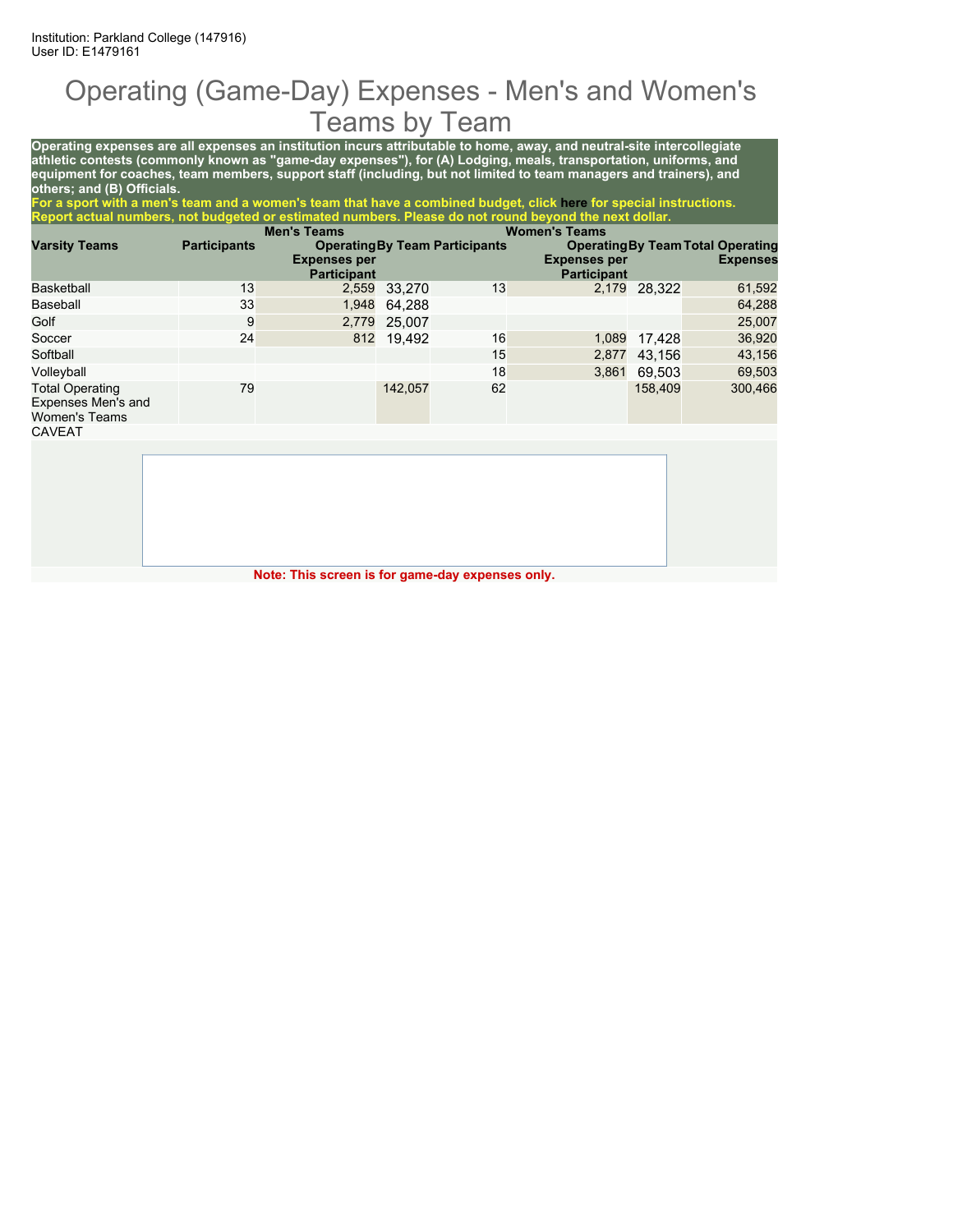## Total Expenses - Men's and Women's Teams

**Enter all expenses attributable to intercollegiate athletic activities. This includes appearance guarantees and options, athletically related student aid, contract services, equipment, fundraising activities, operating expenses, promotional activities, recruiting expenses, salaries and benefits, supplies, travel, and any other expenses attributable to intercollegiate athletic activities. Report actual numbers, not budgeted or estimated numbers. Please do not round beyond the next dollar. Varsity Teams Men's Teams Women's Teams Total** Basketball 102,746 100,255 203,001 Baseball 176,602 176,602 Golf 73,030 73,030 Soccer 84,136 81,367 165,503 Softball 113,474 113,474 Volleyball 157,757 157,757 Total Expenses of all Sports, Except Football and Basketball, Combined 333,768 352,598 686,366 Total Expenses Men's and Women's Teams **436,514** 436,514 452,853 436,367 Not Allocated by Gender/Sport (Expenses not attributable to a particular sport or sports) 410,819 Grand Total Expenses 1,300,186 CAVEAT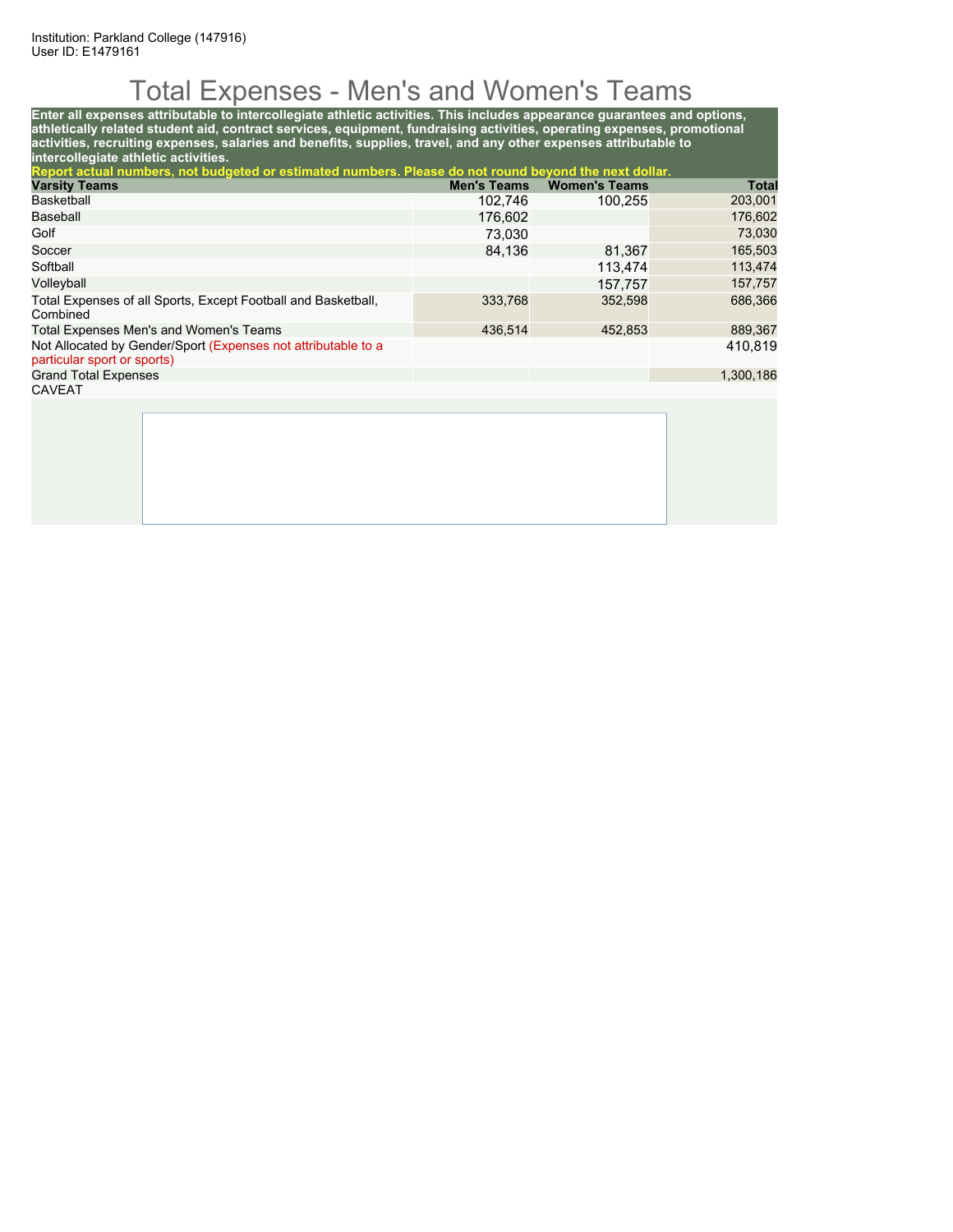# Total Revenues - Men's and Women's Teams

#### **Your total revenues must cover your total expenses.**

**Enter all revenues attributable to intercollegiate athletic activities. This includes revenues from appearance guarantees and options, an athletic conference, tournament or bowl games, concessions, contributions from alumni and others, institutional support, program advertising and sales, radio and television, royalties, signage and other sponsorships, sport camps, state or other government support, student activity fees, ticket and luxury box sales, and any other revenues attributable to intercollegiate athletic activities.**

| Report actual numbers, not budgeted or estimated numbers. Please do not round beyond the next dollar. |                    |                      |           |
|-------------------------------------------------------------------------------------------------------|--------------------|----------------------|-----------|
| <b>Varsity Teams</b>                                                                                  | <b>Men's Teams</b> | <b>Women's Teams</b> | Total     |
| Basketball                                                                                            | 104,332            | 102,663              | 206,995   |
| Baseball                                                                                              | 174,652            |                      | 174,652   |
| Golf                                                                                                  | 75.030             |                      | 75,030    |
| Soccer                                                                                                | 83,886             | 80,617               | 164,503   |
| Softball                                                                                              |                    | 116.194              | 116,194   |
| Volleyball                                                                                            |                    | 193.939              | 193,939   |
| Total Revenues of all Sports, Except Football and Basketball,<br>Combined                             | 333,568            | 390.750              | 724.318   |
| Total Revenues Men's and Women's Teams                                                                | 437,900            | 493,413              | 931,313   |
| Not Allocated by Gender/Sport (Revenues not attributable to a<br>particular sport or sports)          |                    |                      | 410,820   |
| Grand Total for all Teams (includes by team and not allocated by<br>gender/sport)                     |                    |                      | 1,342,133 |
| <b>CAVEAT</b>                                                                                         |                    |                      |           |
|                                                                                                       |                    |                      |           |
|                                                                                                       |                    |                      |           |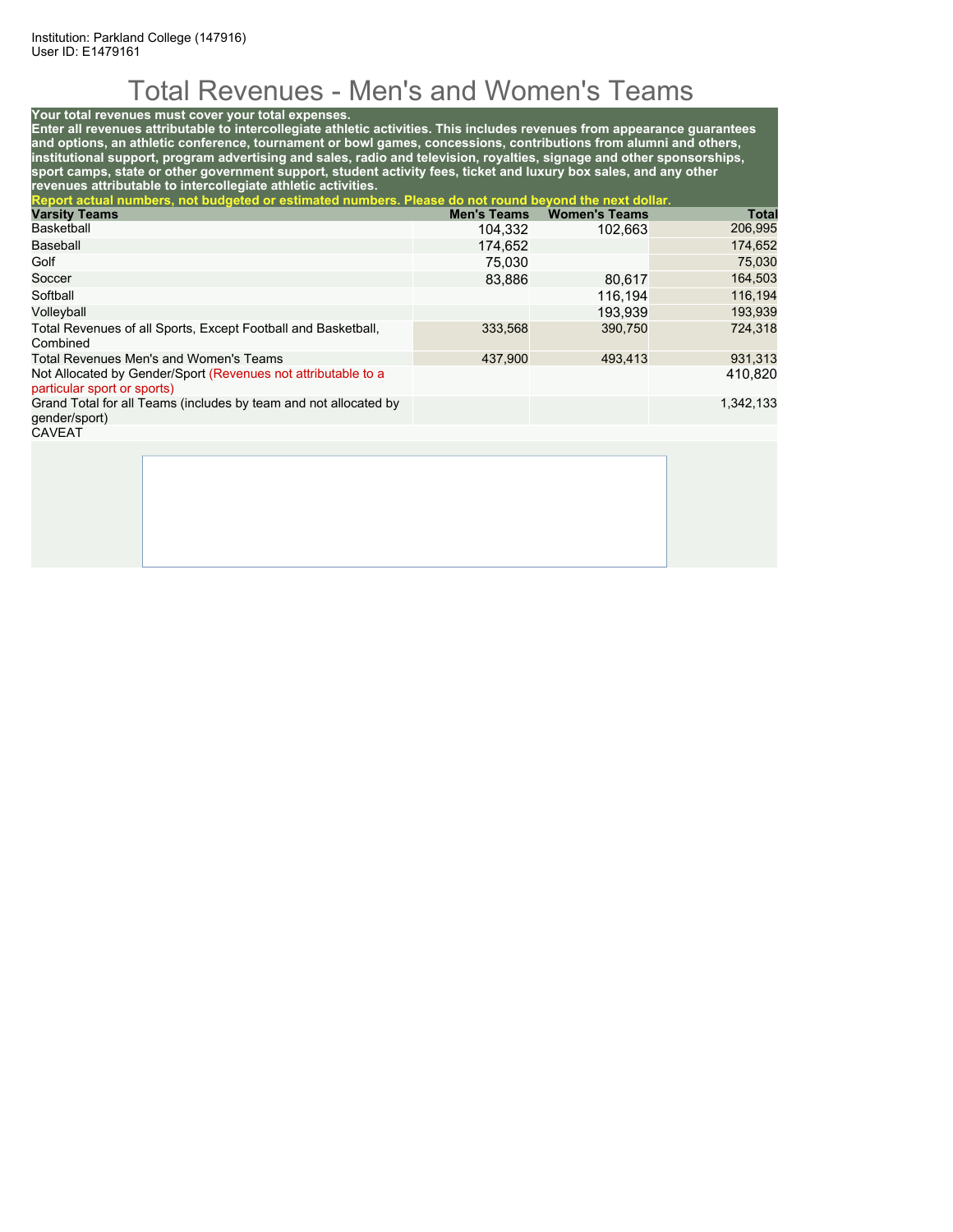### Summary - Men's and Women's Teams

**Your Grand Total Revenues must be equal to or greater than your Grand Total Expenses or you will not be able to lock**

| your survey. |                                                                             |         |                                  |              |
|--------------|-----------------------------------------------------------------------------|---------|----------------------------------|--------------|
|              |                                                                             |         | <b>Men's Teams Women's Teams</b> | <b>Total</b> |
|              | <b>Total of Head Coaches' Salaries</b>                                      | 50,820  | 48.664                           | 99,484       |
| 2            | <b>Total of Assistant Coaches' Salaries</b>                                 | 21,695  | 33,516                           | 55,211       |
| 3            | Total Salaries (Lines 1+2)                                                  | 72,515  | 82,180                           | 154,695      |
| 4            | <b>Athletically Related Student Aid</b>                                     | 193,880 | 197.373                          | 391,253      |
| 5            | <b>Recruiting Expenses</b>                                                  | 1,200   | 1,200                            | 2,400        |
| 6            | Operating (Game-Day) Expenses                                               | 142,057 | 158,409                          | 300,466      |
|              | Summary of Subset Expenses (Lines 3+4+5+6)                                  | 409.652 | 439.162                          | 848,814      |
| 8            | <b>Total Expenses for Teams</b>                                             | 436,514 | 452,853                          | 889,367      |
| 9            | Total Expenses for Teams Minus Subset Expenses (Line 8 – Line 7)            | 26,862  | 13.691                           | 40.553       |
|              | 10 Not Allocated Expenses                                                   |         |                                  | 410,819      |
|              | 11 Grand Total Expenses (Lines 8+10)                                        |         |                                  | 1,300,186    |
|              | 12 Total Revenues for Teams                                                 | 437,900 | 493.413                          | 931,313      |
|              | 13 Not Allocated Revenues                                                   |         |                                  | 410,820      |
|              | 14 Grand Total Revenues (Lines 12+13)                                       |         |                                  | 1,342,133    |
|              | 15 Total Revenues for Teams minus Total Expenses for Teams (Line 12-Line 8) | 1,386   | 40.560                           | 41,946       |
|              | 16 Grand Total Revenues Minus Grand Total Expenses (Line 14- Line 11)       |         |                                  | 41.947       |

To return to a data entry screen, click on the link in the Navigation Menu.

To proceed to the Supplemental Information screen, click on the link in the Navigation Menu or click on the "Next" button on this screen.